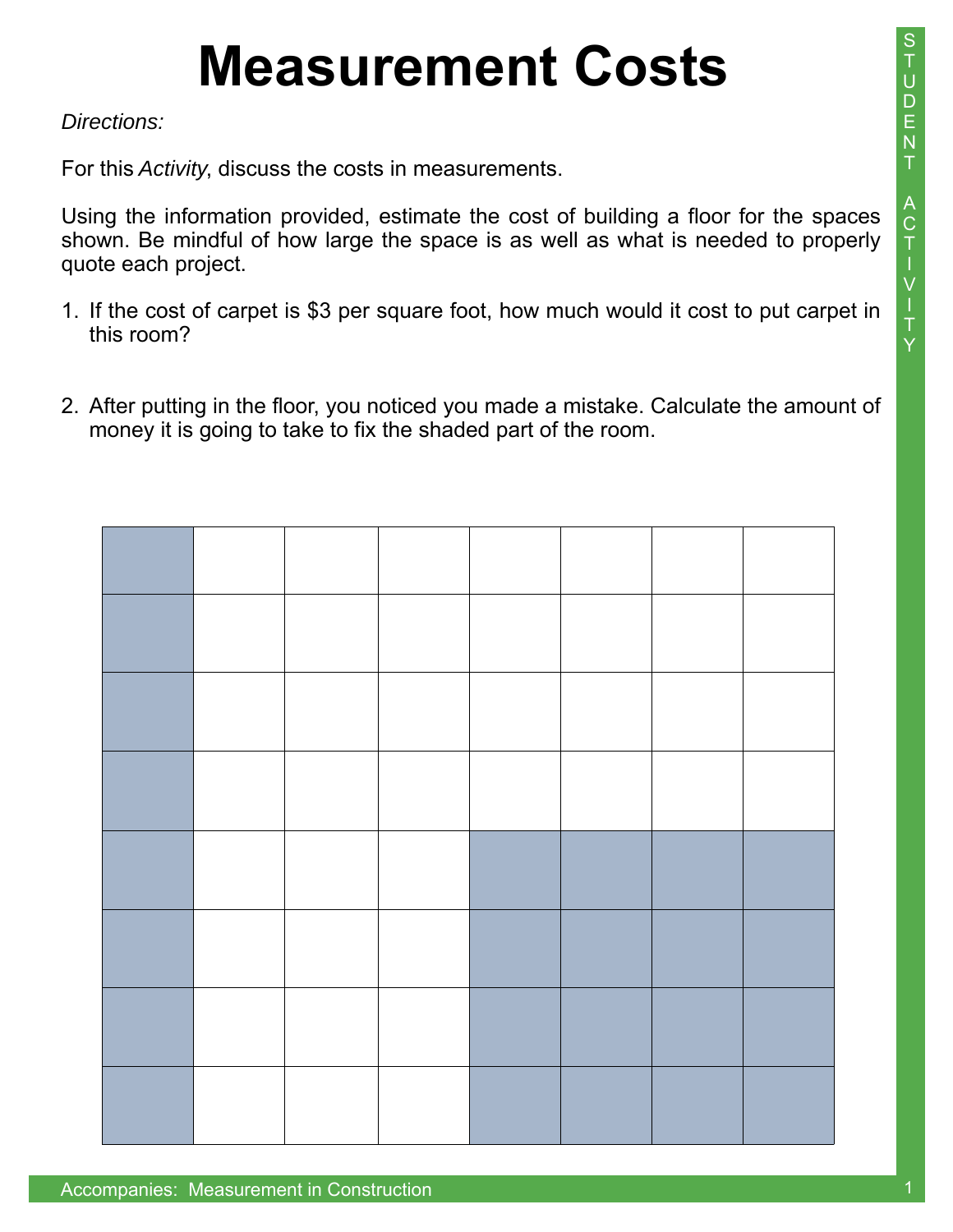- 3. If the cost of carpet is \$5 per square foot, how much would it cost to put a concrete floor in this room?
- 4. After putting in the floor you noticed a mistake. Calculate the amount of money it will take to fix the shaded part of the room.

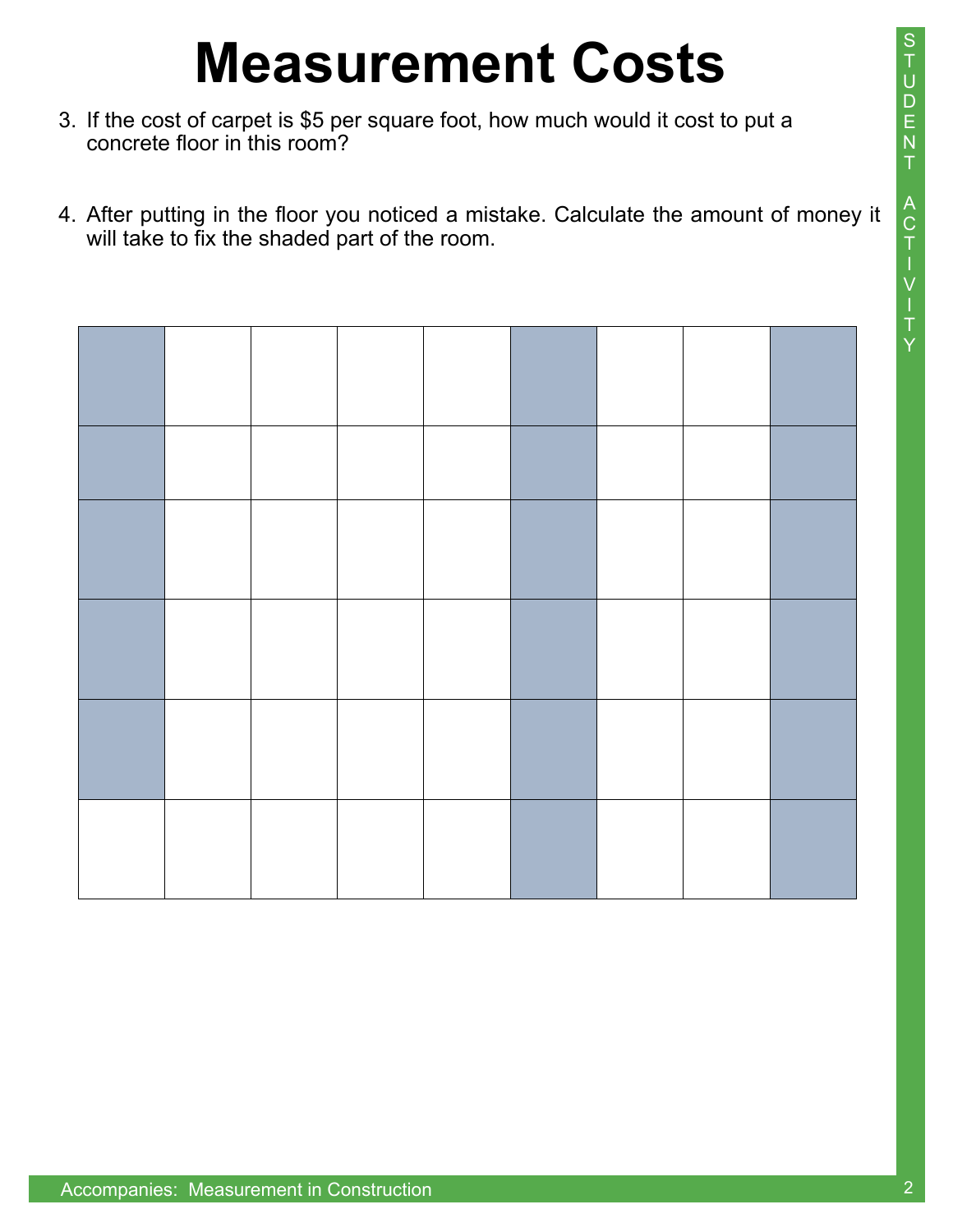- 5. If the cost of lumber is \$8 per square foot, how much would it cost to build a hard wood floor in this room?
- 6. After putting in the floor you noticed a mistake. Calculate the amount of money required to fix the shaded part of the room.